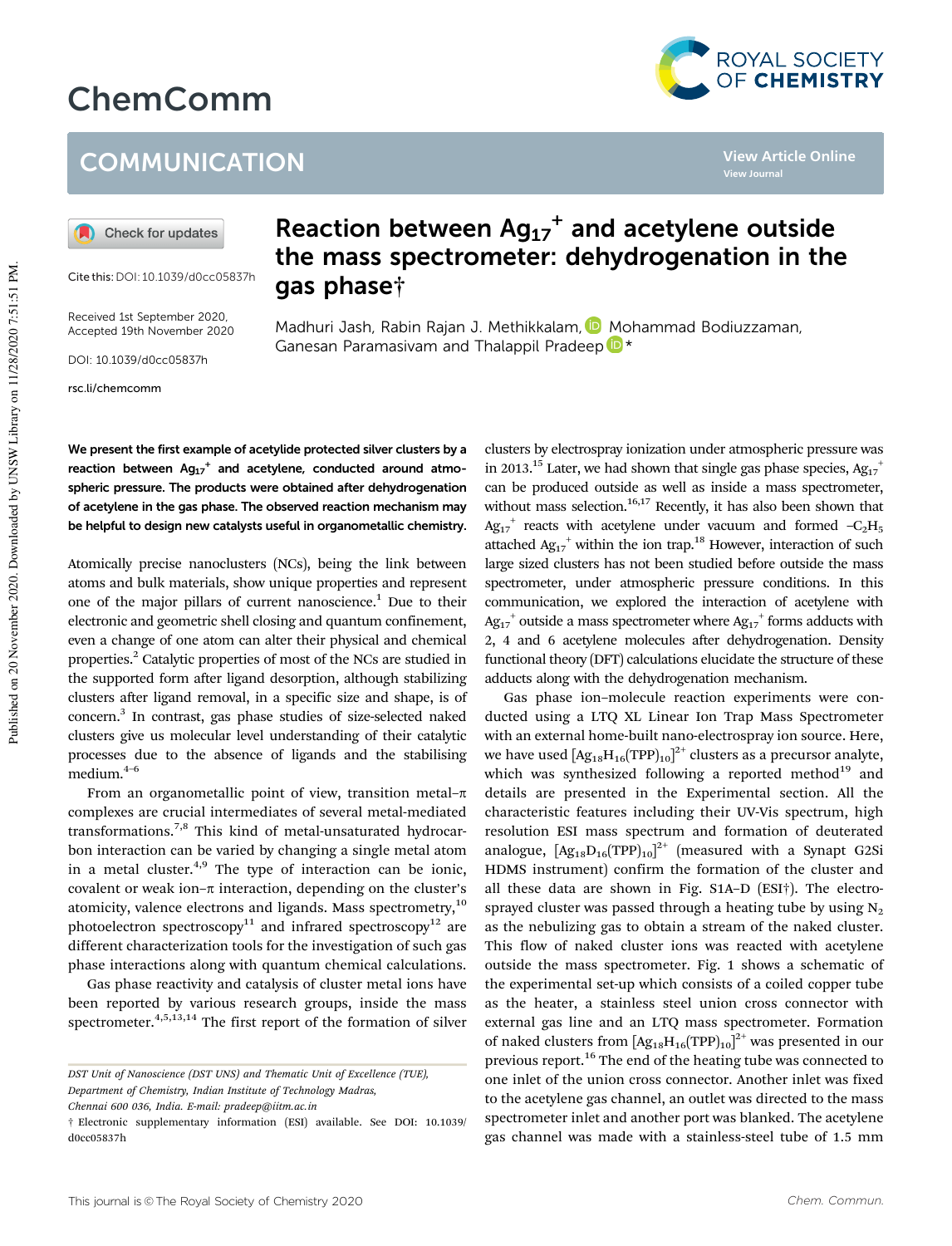

Fig. 1 Schematic diagram for an ion/molecule reaction between naked clusters and acetylene. Acetylene was crossed with the flowing naked clusters coming out from the heating tube and the products are detected with an LTQ mass spectrometer

outer diameter and 0.7 mm inner diameter, where the gas flow could be controlled with a needle valve. This set-up was kept in air, to make ion/molecule reactions feasible in air. The resulting ions, coming out from the cross connector enter the transfer capillary of the mass spectrometer and are analysed by the LTQ mass spectrometer.

At first, naked clusters were made from electrosprayed  $[Ag_{18}H_{16}(TPP)_{10}]^{2+}$  in the absence of acetylene and the ESI mass spectrum obtained is shown in Fig. 2A. During this process, we get  $\text{Ag}_{17}^+$  (*m*/*z* 1833) and  $\text{Ag}_{18}H^+$  (*m*/*z* 1943) alone, without any mass selection. To study the ion/molecule reaction under ambient conditions, acetylene gas (from Rana Industrial Gases & Products, purity 99.99%) was introduced into the cross connector where the naked clusters enter from the heating tube along with  $N_2$ . During this reaction, the  $N_2$  gas flow was increased from 25 psi to 40 psi to obtain adequate ion signal in the mass spectrometer. Fig. 2B represents the ESI mass spectrum after introducing acetylene gas at a lower flow rate. Three adduct peaks of  $[\text{Ag}_{17}(\text{C}\text{ }\equiv\text{CH})_{2}]^{+}$ ,  $[\text{Ag}_{17}(\text{C}\text{ }\equiv \text{CH})_{4}]^{+}$  and  $[\text{Ag}_{17}(\text{C}\text{ }\equiv \text{CH})_{6}]^{+}$  appeared at *m*/*z* 1883, 1933 and 1983, respectively and the intensity of  $Ag_{17}^+$  got reduced. The isotopic distributions of  $Ag_{17}^+$  and the adducts matched well with their calculated spectra shown in Fig. S2 (ESI†). As acetylene pressure was increased in Fig. 2C, the intensities of the adduct peaks increased and the peak of  $Ag_{17}$ <sup>+</sup> disappeared. Dehydrogenation of acetylene  $(C_2H_2)$  to acetylide  $(-C_2H)$  during adduct formation was confirmed by the mass shift of  $\Delta m/z = 2$ , 4 and 6 in the case of  $[\text{Ag}_{17}(\text{C}\equiv \text{CH})_2]^{\dagger}$ ,  $[\text{Ag}_{17}(\text{C}\equiv \text{CH})_4]^{\dagger}$  and  $[\text{Ag}_{17}(\text{C}\equiv \text{CH})_6]^{\dagger}$ , respectively (Fig. 2D–F). As always even mass shift was seen, which was suggested to be due to the loss of a hydrogen molecule  $(H<sub>2</sub>)$  during adduct formation, in our experimental conditions. Here the disappearance of  $\text{Ag}_{18}\text{H}^+$  with acetylene gas flow can be due to its very low abundance. Full range ESI mass spectra of this ion/molecule reaction are shown in Fig. S3 (ESI†). The reaction of  $Ag_{17}H_{14}^+$  was also conducted with acetylene, but it was inert due to the surface passivation by hydride ligands.



Fig. 2 (A) ESI mass spectrum of  $Ag_{17}^+$  and  $Ag_{18}H^+$  before the reaction with acetylene. (B and C) Are the ESI mass spectra after the reaction between  $Ag_{17}^+$ and acetylene, at different flow rates of acetylene. During this reaction, three adducts appeared as  $[Ag_{17}(C\text{ }\equiv\text{CH})_2]^+$ ,  $[Ag_{17}(C\text{ }\equiv\text{CH})_4]^+$  and  $[Ag_{17}(C\text{ }\equiv\text{CH})_6]^+$ . The experimental (black) spectrum of (D)  $[Ag_{17}(C\text{ }\equiv\text{CH})_{2}]^{+}$ , (E)  $[Ag_{17}(C\text{ }\equiv\text{CH})_{4}]^{+}$ and (F)  $[Ag_{17}/C \equiv CH]_{6}]^{+}$  show mass shifts of  $\Delta m/z = 2$ , 4, 6 with the calculated spectrum (magenta) of  $[Ag_{17}(CH \equiv CH)]_2]^+$ ,  $[Ag_{17}(CH \equiv CH)]_4]^+$  and  $[Ag_{17}]$  $(\text{CH} \equiv \text{CH})_6]^+$ , respectively.

To get a clear idea about the structure and binding pattern of the adducts, collision induced dissociation (CID) experiments were performed. For a simpler representation, the adducts  $[\text{Ag}_{17}(\text{C}\text{ }\equiv \text{CH})_{2}]^{+}$ ,  $[\text{Ag}_{17}(\text{C}\text{ }\equiv \text{CH})_{4}]^{+}$  and  $[\text{Ag}_{17}(\text{C}\text{ }\equiv \text{CH})_{6}]^{+}$  are denoted as  $(17,2)$ ,  $(17,4)$  and  $(17,6)$ , respectively where the first number inside the bracket represents the atomicity of the silver core and the second number represents the number of acetylide ligands attached to it. The same notation is also followed for the CID fragments. Here all the adducts and their CID fragments are in +1 charge states which is not mentioned separately in the case of bracket notations. The fragmentation patterns  $(MS<sup>2</sup>$  and  $MS<sup>3</sup>)$ of (17,2) are shown in Fig. 3A with two concentric rings. The full fragmentation patterns from  $MS<sup>2</sup>$  to  $MS<sup>6</sup>$  are shown as a flow chart and also in the form of five concentric rings in Fig. S4A and B (ESI†), respectively. In Fig. 3A, the inner ring, closer to the centre, shows the five different  $MS<sup>2</sup>$  fragments of (17,2). The  $MS<sup>2</sup>$ spectrum showing these fragmented peaks is given at the centre of that circle. Then, the next level fragmentation is shown in a lighter shade of the same colour. Here the second ring represents the  $MS<sup>3</sup>$  fragmentation products of the five  $MS<sup>2</sup>$  fragments. Fig. 3B-F are the  $MS<sup>3</sup>$  spectra of (17,1), (16,2), (16,1), (15,2) and (15,0), respectively. As it was not possible to represent all the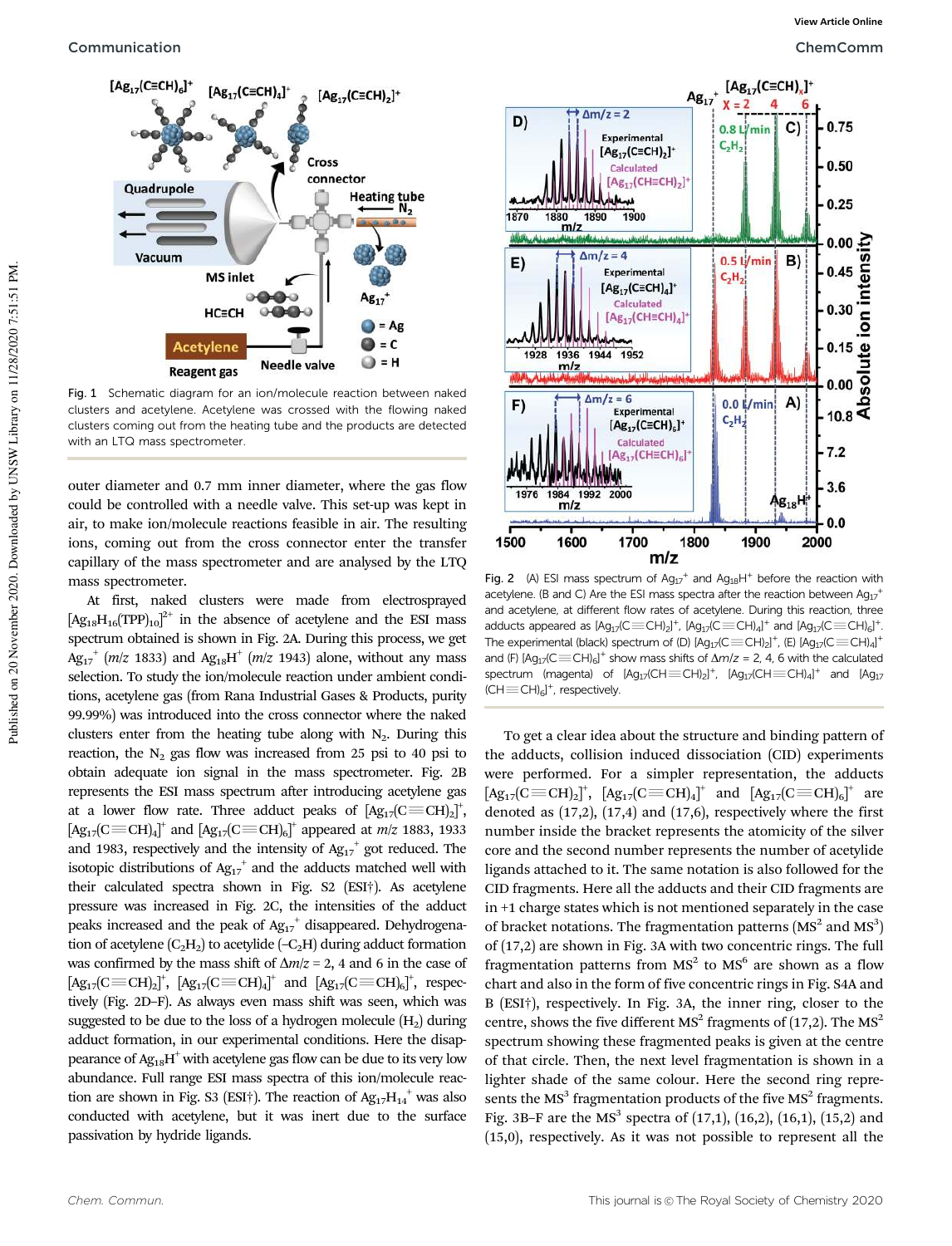

Fig. 3 The CID fragments of  $[Ag_{17}$ (C $\equiv$ CH)<sub>2</sub>)<sup>+</sup> or (17,2) resulting from MS<sup>2</sup> and MS<sup>3</sup> experiments. (A) represents the MS<sup>2</sup> spectrum of (17,2) at the centre of the circle and the MS<sup>2</sup> and MS<sup>3</sup> fragments with two individual concentric rings. (B–F) represent the MS<sup>3</sup> spectrum of the corresponding (17,1), (16,2), (16,1), (15,2) and (15,0) fragments, respectively. The collision energies used are mentioned as MS $^3$  (xx, yy C.E.) corresponding to MS $^2$  and MS $^3$  data and are in an instrumental unit.

mass spectra up to MS<sup>6</sup> level in a single figure, we have plotted them separately. The different fragmentation pathways of (17,2), which proceed through (17,1), (16,2), (16,1) and (15,2) in  $MS<sup>3</sup>$ level are presented in Fig. S5–S9 (ESI†). Whereas, the ion (15,0) does not reveal any fragmentation, probably due to low intensity.

For the (17,4) adduct, the overall fragmentation flowchart is shown in Fig. S10A (ESI†). In Fig. S10B (ESI†), the same fragmentation data are shown with two concentric rings. Fig. S11A (ESI†) shows the  $MS<sup>2</sup>$  mass spectrum of (17,4) with three fragments, (17,3), (17,0) and (16,3). Fig. S11B-D (ESI†) are the MS<sup>3</sup> mass spectra of  $(17,3)$ ,  $(17,0)$  and  $(16,3)$ , respectively. For the third adduct (17,6), Fig. S12A (ESI†) represents the fragmentation flowchart whereas Fig. S12B (ESI†) represents it with one ring of  $MS<sup>2</sup>$  fragments. The  $MS<sup>2</sup>$  mass spectrum of (17,6) is shown in Fig. S13 (ESI†) with seven fragments. From all the fragmentation patterns of the three adducts, it is noticed that during the fragmentation process, the acetylide ligand can get knocked out from the cluster core with or without the silver atom. This result is very much unlike that from our previous report, fragmentation of the oxygen added peaks of  $Ag_{17}^{+,16}$  During the CID of oxygen added peaks, there was at first detachment of all oxygen atoms (ligands), forming intact  $Ag_{17}^+$ , which was further fragmented to smaller silver naked clusters with higher collision energy. From this result, we conclude that the fragmentation pattern of  $A{g_{17}}^+$ adducts depends on the binding type of silver with the ligand. The experimental and calculated masses of all the assigned clusters in this experiment are summarized in Table S14 (ESI†).

The structures of  $Ag_{17}^+$  and adducts were optimised using density functional theory. The structure of  $Ag_{17}^+$  was optimized based on a previously reported method and then it was used for

further calculations.<sup>20</sup> The most stable structures of  $Ag_{17}^+$  and its adducts are shown in Fig. S15 (ESI†). In Fig. S16 (ESI†), their HOMO–LUMO gaps are also given. During the reaction, the increases in mass of the three adduct peaks were *m*/*z* 50, 100 and 150 which are due to 2, 4 and  $6 - C<sub>2</sub>H$  additions and desorption of 1, 2 and 3 hydrogen molecules, respectively as below:

$$
\begin{array}{c} {A g_{17}}^+ + 2 C_2 H_2 \rightarrow \left[ A g_{17} (C \!\equiv\! CH)_2 \right]^+ + H_2 \uparrow \\ {A g_{17}}^+ + 4 C_2 H_2 \rightarrow \left[ A g_{17} (C \!\equiv\! CH)_4 \right]^+ + 2 H_2 \uparrow \\ {A g_{17}}^+ + 6 C_2 H_2 \rightarrow \left[ A g_{17} (C \!\equiv\! CH)_6 \right]^+ + 3 H_2 \uparrow \end{array}
$$

To determine the actual mechanism of dehydrogenation, initially the interaction was calculated with one and two intact acetylene molecules over  $Ag_{17}^+$ , which show weak non-covalent cluster- $\pi$  interactions (Fig. S17, ESI†). According to a previous report, the dissociation threshold values for such larger cluster– $\pi$  moieties (for Ag<sub>n</sub><sup>+</sup>, when  $n > 7$ ) is small, which makes them sufficiently unstable.<sup>21</sup> However, for  $[\text{Ag}_{17}(\text{HC} \equiv \text{CH})_{2}]^{+}$ , due to dehydrogenation of two acetylene molecules, we may have either one butadiyne  $(-C_4H_2)$  or two acetylide  $(-C_2H)$ attached  $Ag_{17}$ <sup>+</sup> (Fig. S18, ESI<sup>+</sup>). The calculated total energies of these two structures are closer to each other but the binding energy values show that in  $[Ag_{17}(C\equiv CH)_2]^+$ , the interaction of  $C<sub>2</sub>H$  units with silver are stronger (covalent) than the butadiyne unit in  $[\text{Ag}_{17}\text{C}_{4}\text{H}_{2}]^{+}$  (non-covalent). Hence, the  $[\text{Ag}_{17}(\text{C}\text{ }\equiv\text{CH})_{2}]^{+}$ structure, where the average bond distance of Ag–C was  $2.25 \text{ Å}$ , was considered for further calculation.

Possible mechanism for the formation of a hydrogen molecule after dehydrogenation of an even number of acetylenes interacting with  $Ag_{17}$ <sup>+</sup>, was studied in detail. Fig. 4 shows the energy profile during the dehydrogenation of two acetylene over